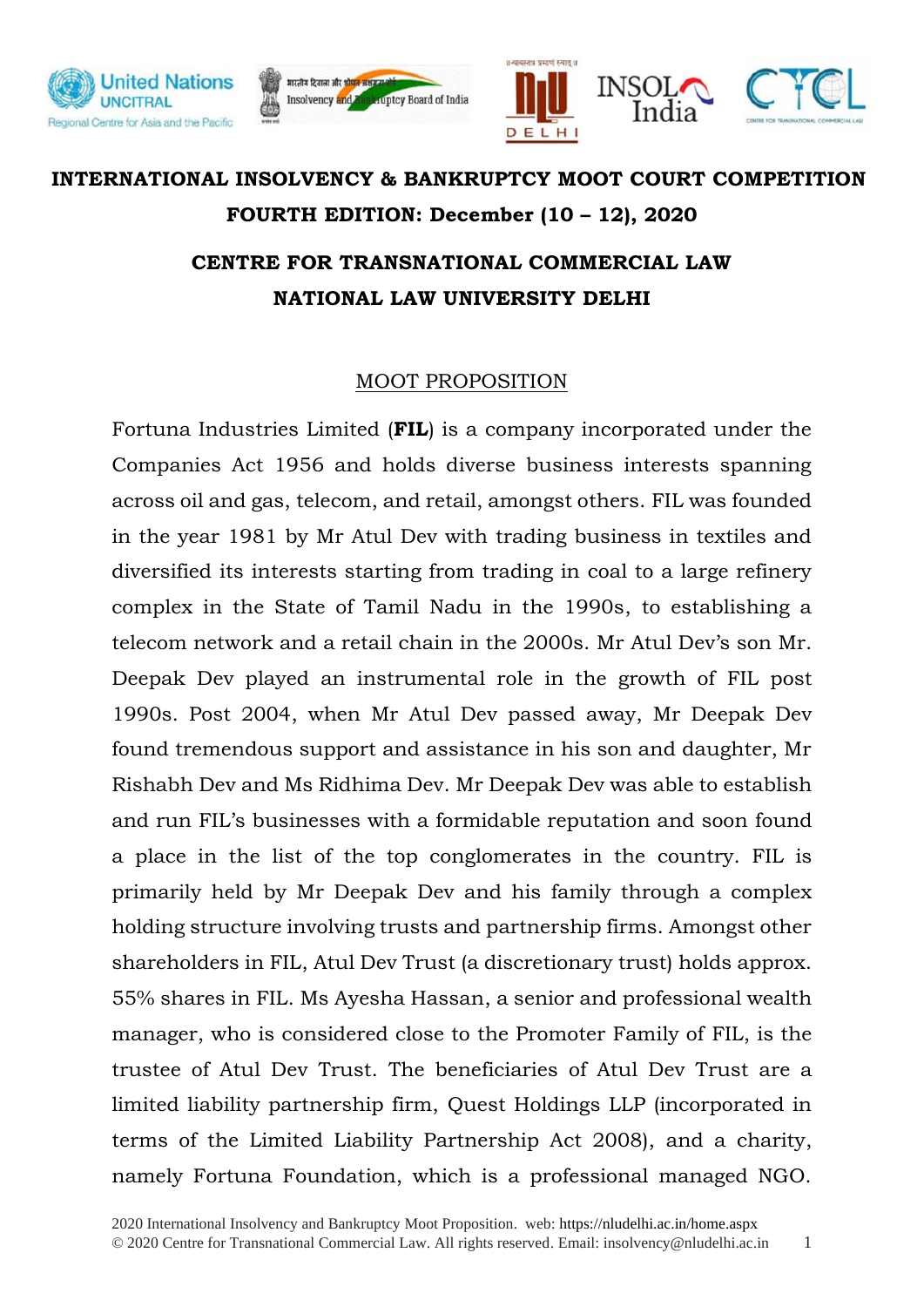





Quest Holdings LLP has three partners, viz. Mr Deepak Dev, Mr Rishabh Dev, and Ms Ridhima Dev with their respective partnership share being 51%, 24.5%, and 24.5%. Mr Deepak Dev also serves as the designated partner of Quest Holding LLP.

The oil and gas refinery of FIL is the largest private refinery in the country due to which it could leverage and finance its businesses in telecom and retail. FIL has one wholly-owned subsidiary company in India, Fortuna Tele Services Limited (**FTSL**), which is into the telecom business. While the oil and gas business is entirely held in FIL, FTSL was founded in the year 2008 when it successfully bid for 2G spectrum, however, with the cancellation of the then conducted auction by the Supreme Court of India, its plans for a foray into telecom sector came to a halt. However, with the advent of 4G in India, FTSL fermented this opportunity and successfully established a large 4G network across the country and with its strategy to provide telecom services virtually as freebies for the initial years of its expansion in the years 2014 to 2016, it was able to fetch a large user base becoming the second largest telecom company in India in terms of its user base by the year 2018. These expansion plans by FTSL required large financing, which was possible because of the support of FIL. FTSL raised approximately INR 32,000 crore from a consortium of 11 lenders in the form of term loans to finance its project activities in setting up the 4G network and launching its telecom business. Considering FTSL only had limited assets in terms of the right to use the spectrum licensed by the Government of India, FIL had to provide a major part of the security as well as corporate guarantees to the lenders. In line with the practice in project financing, the lenders also insisted on personal security from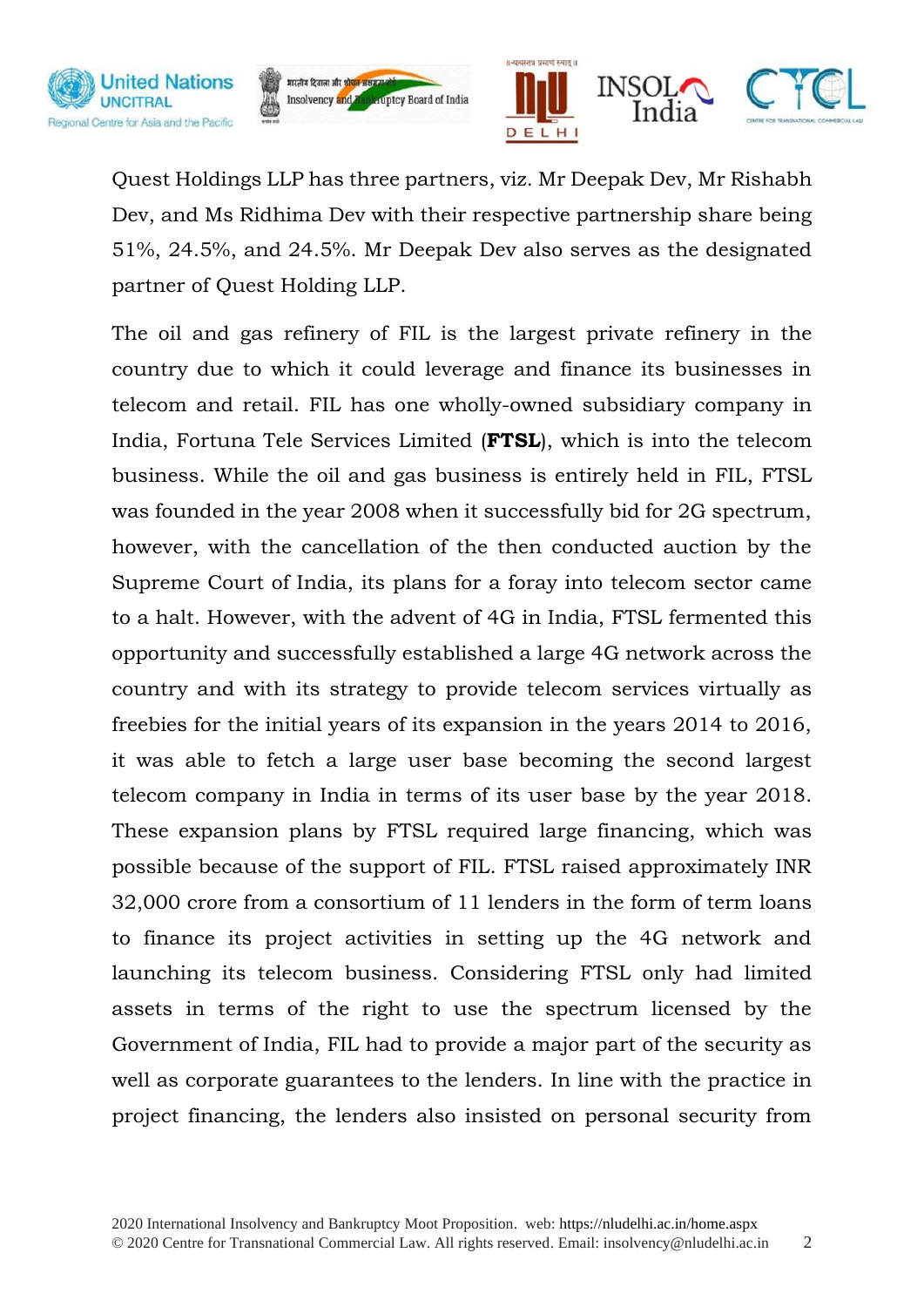





the Promoter Family of Fortuna Group and accordingly, Mr Deepak Dev signed a letter stating the following in favour of the lenders of FTSL:

"*This letter is provided for the comfort of the Lenders, and Mr Deepak Dev hereby guarantees that FTSL would be able to meet its repayment obligations at all times.*"

Apart from the thriving telecom business of the Fortuna group, it had also forayed into the European market especially focusing on retail and fashion. A company named Fortuna Global Enterprises PLC (**FGE**) was incorporated in the United Kingdom in the year 2011, of which Quest Holdings LLP was the 99.99% shareholder. The entire retail and fashion business of the Fortuna group in Europe was housed in FGE. The expansion strategy of FGE in Europe involved the acquisition of various local brands by raising acquisition financing in Europe, and with the formidable reputation of Fortuna Group, FGE was able to expand exponentially between 2011 and 2019. In the process of expansion, FGE raised financing to the tune of \$ 1.2 billion from various banks in Europe led by HSBC. One of the securities for the said financing raised by FGE was the pledge over the entire partnership interest of Mr Deepak Dev held in Quest Holdings LLP *vide* Pledge Agreement dated 11.07.2016.

One of the key strengths of the Fortuna group was the ability of the Promoter family to control the entire operations of the group from their corporate offices headquartered in New Delhi, where a core group of Senior Managers would assist the family in overseeing and controlling the entire operations of the group. This core group led by the Promoter family would, in turn, assist the Board of Directors and senior management of its group companies in setting targets and goals and providing assistance in implementing short term as well as long terms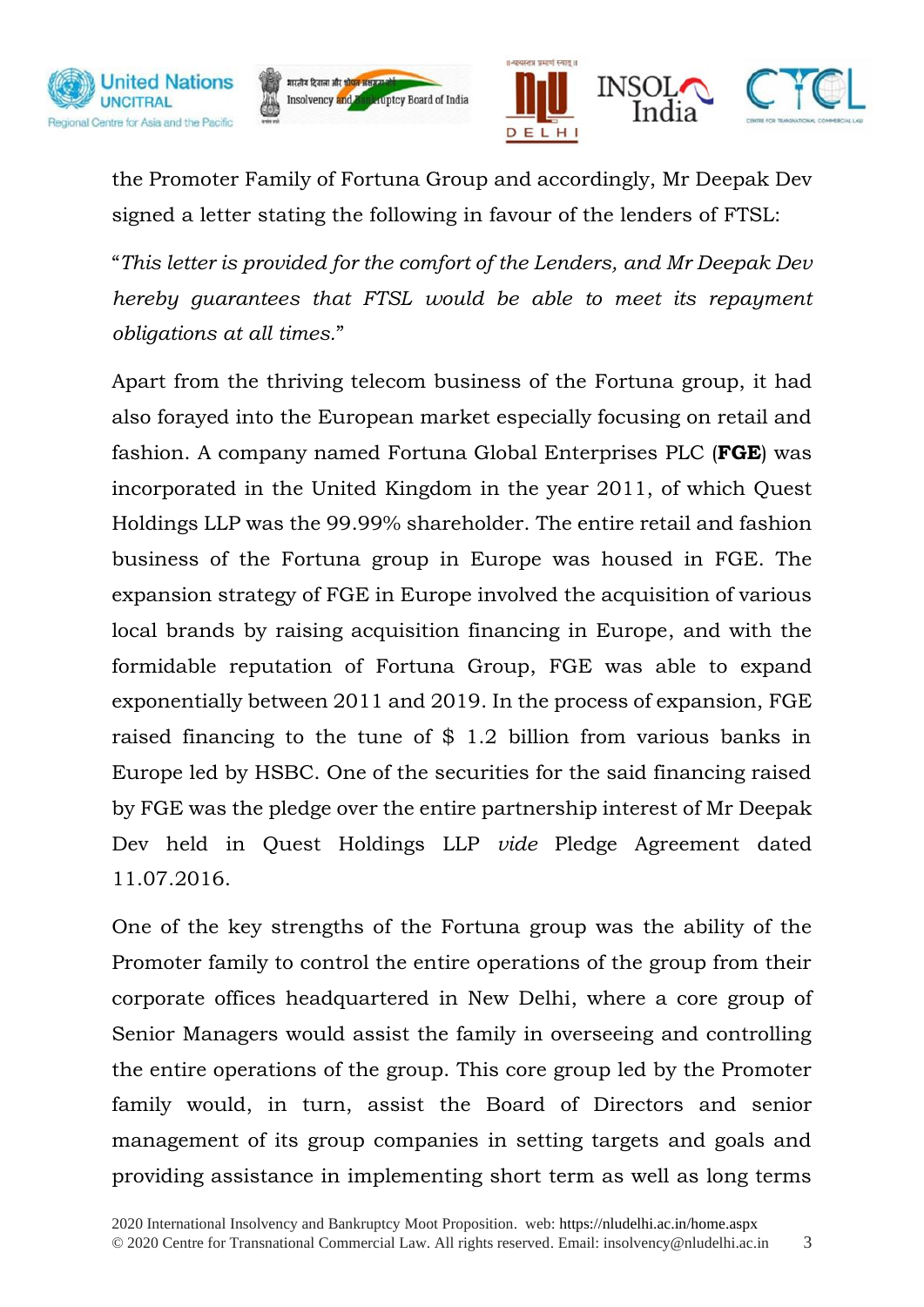







plans to achieve their respective targets and goals. In terms of the family arrangement, while all members of the family are members of the Board of FIL, Mr Rishabh Dev and Ms Ridhima Dev are also directors in FTSL and FGE, respectively, apart from other directors in each of the companies.

Up till the year 2018, the business at Fortuna group was going as usual with a favourable outlook from all credit ratings as regards the prospects of various businesses of the group. However, the group faced various externalities in view of which the entire ecosystem of their businesses came under question.

The growth of electric vehicles in all segments from two-wheelers to four-wheelers to trucking automobiles was already underway internationally and in India also, however, a considerable breakthrough by a local Indian company in the year 2018 led to a massive decrease in the cost of production of electric vehicles coupled with increased efficiency of such vehicles whereby with a single charge of 60 mins a car can be driven for 500 kms at speed comparable to fuel-run vehicles. With this breakthrough, various investors in the automobile sector grabbed the opportunity and started the production of electric vehicles on a large scale. The Government of India also pushed the production of electric vehicles and setting up the support infrastructure for safe and hassle-free use of electric vehicles in India, in an effort to also solve the pollution problem in major cities of India.

These changes unfolding at a revolutionary speed resulted in a massive decrease in the demand for oil and gas by the start of the year 2020. The fall in demand was such that the same could be fulfilled by the government-owned refineries alone and considering the monopoly of the government-owned companies in retailing oil and gas through their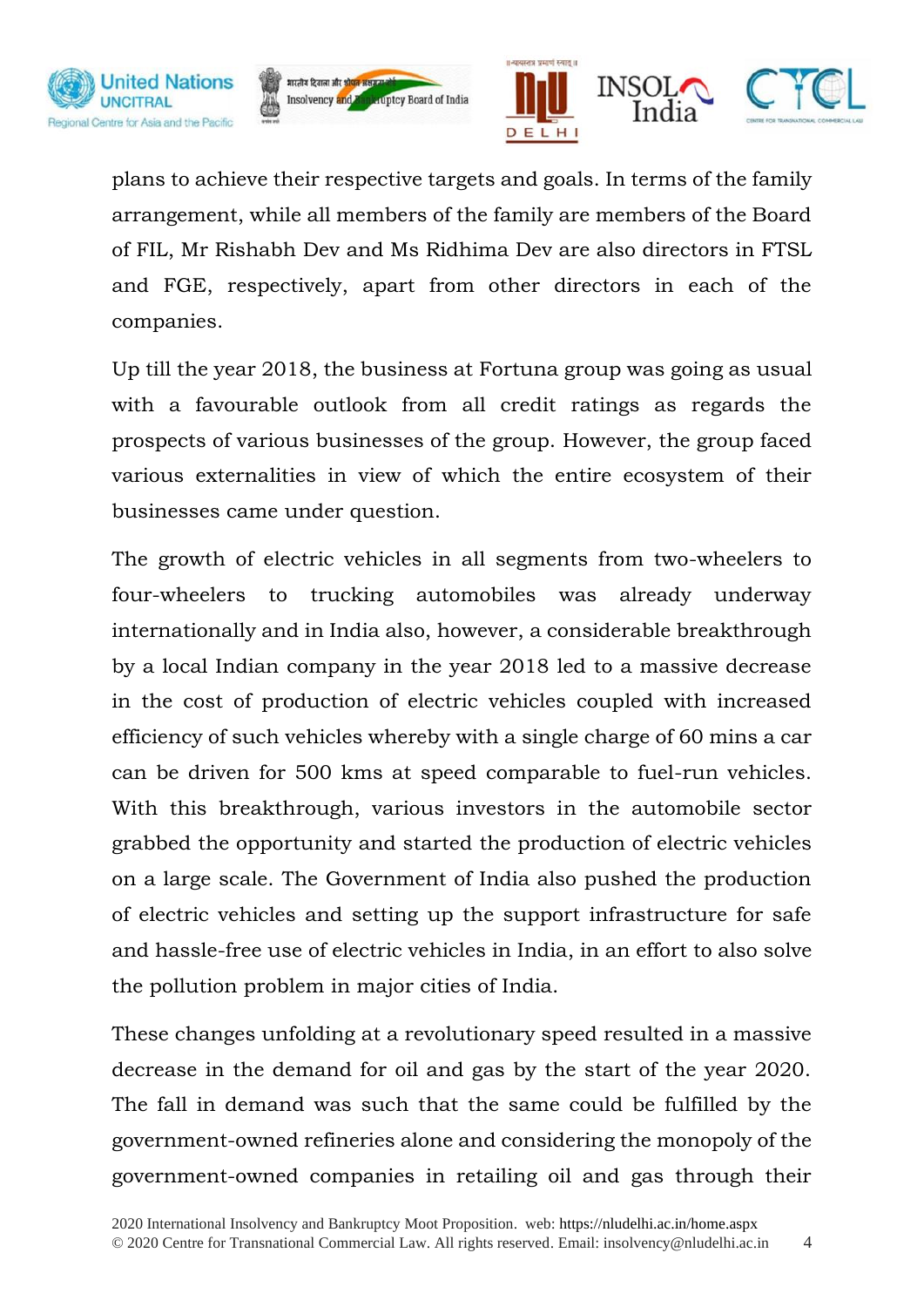







stations, the government started to decrease its purchase orders from private refineries in the country, which led to a massive loss of business for FIL starting a distress spiral as regards its oil and gas business.

This apart, the aggressive expansion strategy of FGE in the European market was also not bearing the expected fruits due to two reasons. FGE was finding it hard to grab a respectable market share with its brands as the entry of new brands in the European market led to a very diverse and divided market, which was not beneficial to FGE. More importantly, FGE was reliant on Chinese manufacturing companies in fulfilling its orders, and since the year 2016, China was following its expansionist policies to score better geopolitical hold in South East Asia. These expansionist attempts of China did not find favour with any of the global powers, and as a measure of retaliation, the European Union and the United States of America banned imports from China *sine die* at the start of the year 2019. These sanctions finally triggered the start of distress at FGE in the early part of the year 2019.

The telecom sector in India is doing good, and with the large market share of FTSL, it stands in a comfortable place to sustain and prosper its hold in the Indian telecom sector. However, with the advent of 5G technologies, other competitors of FTSL have already unfolded their plans to implement and introduce 5G services to Indian consumers with sizeable capital investment. FTSL had also formally announced that it is working on introducing 5G technology to its consumers but had not indicated any definitive timelines for the same, since it had to assess its financials and the group's financials to check if FTSL would be able to fund massive capital investments required for implementing 5G network throughout the country.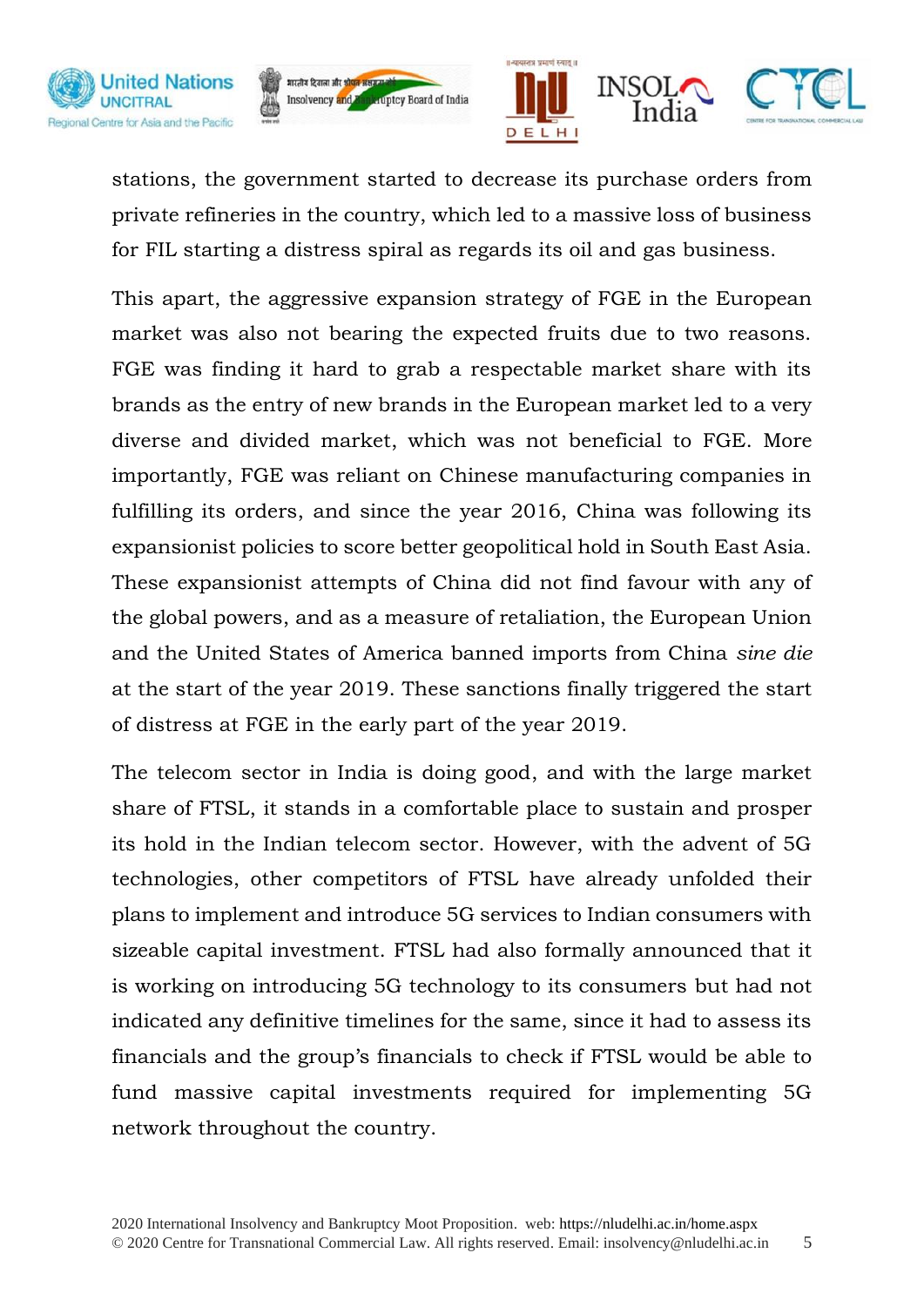





FIL had provided financial assistance to FGE and FTSL in the year 2018 by way of inter-corporate deposits towards which as on 31 March 2020, INR 350 crores and INR 150 crores remained outstanding and payable by FGE and FTSL to FIL, respectively.

Mr Deepak Dev is a very social person and has good relationships with the who's who of India Inc. One of Mr Deepak Dev's good acquaintances is Mr Deboshish Sahasa, who is a promoter-founder of Sahasa Group that has diverse interests in a range of businesses, including power producing business in North-East India where Sahasa Power Limited (**SPL**) has a large power plant. For its refinery operations in Tamil Nadu, FIL buys power supply from various power producing companies. In the year 2018, FIL entered into a Power Purchase Agreement dated 20.09.2018 (**PPA**) with SPL whereby SPL will make available the specified units of electricity through the national power transmission grid for the use of FIL's refinery in Tamil Nadu in return of which FTSL shall be liable to pay a fixed charge of INR 200 crores per year. FIL had not paid the charges under the PPA for two years under the agreement.

On 01.04.2020, an Assignment cum Settlement Agreement was entered into among FIL as assignor, SPL as assignee, and FGE and FTSL as the confirming parties, whereunder FIL assigned its receivables from FGE and FTSL up to an amount of INR 400 crores (out of the aggregate receivables of INR 500 crores) in favour of SPL in return of which SPL shall satisfy the payables by FIL to SPL towards the charges under the PPA for two (2) years and FGE and FTSL confirmed to pay their respective payables to SPL instead of FIL. On the same day, FGE and FTSL transferred INR 280 crores and INR 120 crores to SPL, respectively.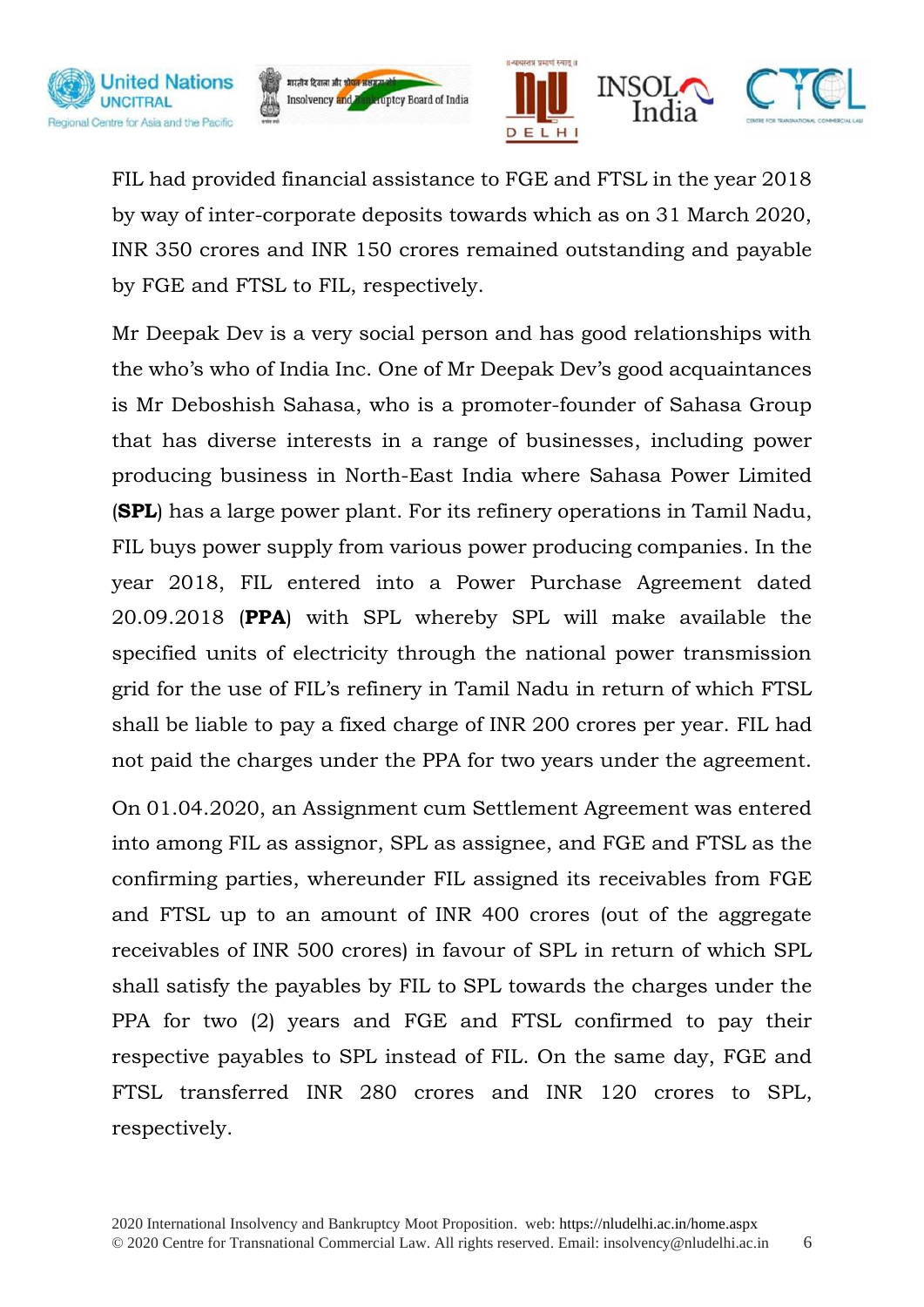





Given the onset of distress in FIL and FGE since 2019, they started to default on their repayment obligations to their respective lenders from June 2019. FIL's loan accounts being in India became overdue for more than 90 days by 30.09.2019, after which the lenders of FIL classified its loan accounts as Non-Performing Assets (NPA) as per the extant RBI guidelines. Given the large size of the loan book of FIL standing at INR 43,034 crores as on 30.09.2019 owed to a consortium of 12 lenders in India, the lenders constituted a Joint Lenders Forum and initiated discussions for the restructuring of the loans of FIL.

Similarly, post the defaults in repayment by FGE to its European lenders, the restructuring efforts were initiated by its lenders in talks with the Board and Senior Management of FGE headquartered in Leeds. However, the restructuring efforts with the management of FGE in Leeds did not bear any fruits, and the lenders of FGE decided to initiate insolvency proceedings against FGE in terms of the applicable law of UK and an Insolvency Administrator, Mr James McNulty was appointed by an English Court *vide* an order dated 15.05.2020 to spearhead the restructuring efforts of FGE. Lenders of FGE led by HSBC also sought to initiate the insolvency resolution process against Mr Deepak Dev in terms of the provisions of the Insolvency and Bankruptcy Code 2016 (**IBC**) on the strength of the following Covenant to Pay in the Pledge Agreement dated 11.07.2016, which reads as under:

"11. *Until the discharge of all Obligations in full, the Pledgor (Mr Deepak Dev) shall be liable to pay to the Lenders on demand all present and future monies, debts, and liabilities due, owing and incurred by FGE to the Lenders in any manner whatsoever.*

*"Obligations" means all indebtedness and other liabilities and obligations of FGE to the Lenders of every kind, nature and description, present or future, direct or indirect, secured or*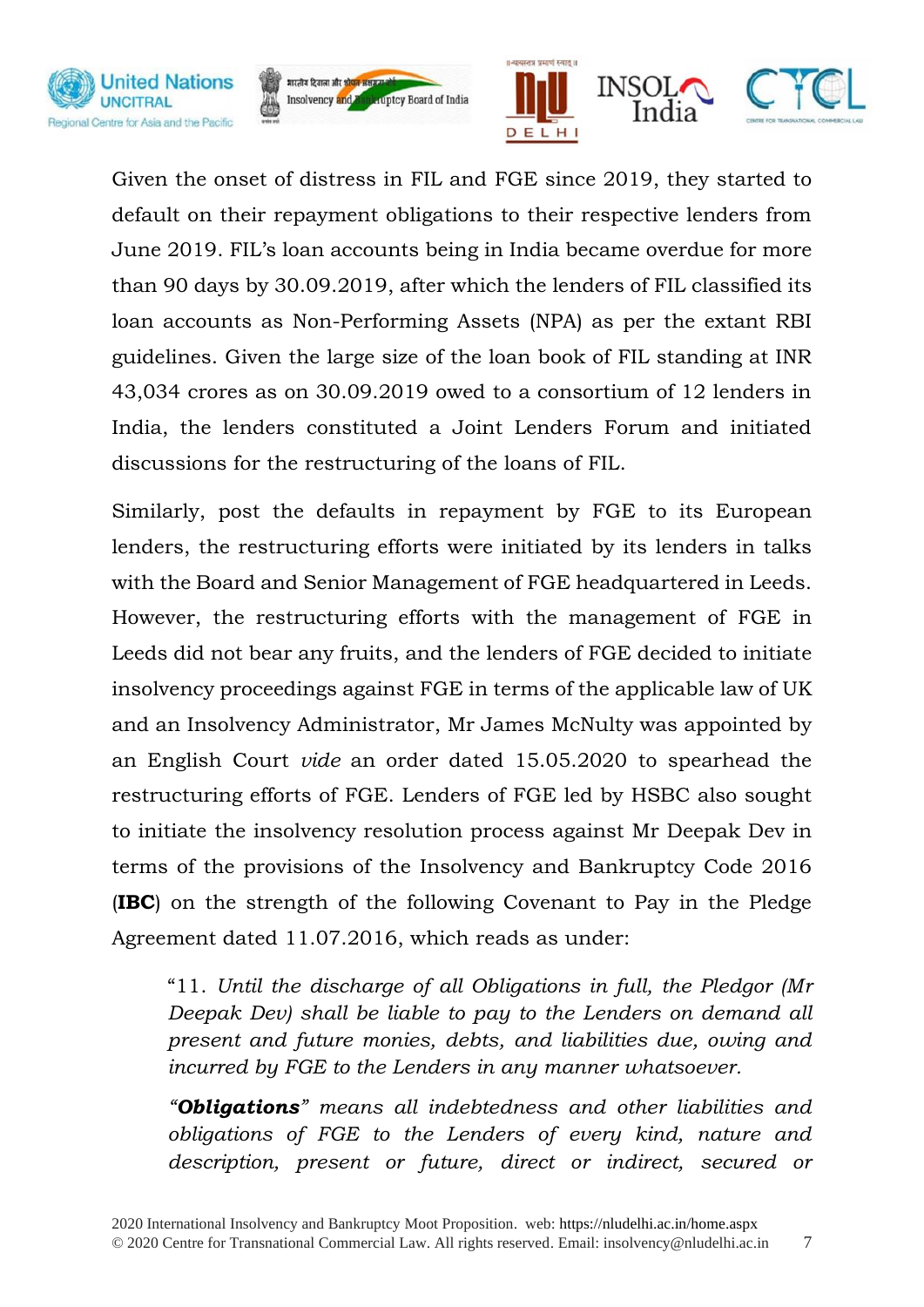





*unsecured, joint or several, absolute or contingent, matured or not, in any currency, due or to become due, now existing or hereafter arising, regardless of how they arise or by what agreement or instrument or whether evidenced by any agreement or instrument and whether as principal or surety.*"

Before sending the statutory demand notice and filing of the petition to initiate insolvency resolution process before the NCLT, Principal Bench against Mr Deepak Dev, HSBC on behalf of the consortium of European lenders had served upon Mr Deepak Dev a notice calling upon him to repay the entire loan of FGE failing which the lenders would undertake necessary actions available to them under contract and / or applicable law. The petition to initiate the insolvency resolution process against Mr Deepak Dev was numbered as CP(IB)/PB/95/21/2020.

In the meanwhile, the restructuring efforts of lenders of FIL also failed, and the lead lender of FIL, State Bank of India (SBI) filed a petition under Section 7 of the **IBC** before the NCLT, Principal Bench, for initiating corporate insolvency resolution process (**CIRP**) against FIL, which was numbered as CP(IB)/PB/7/253/2020. The NCLT, Principal Bench *vide* its admission order dated 30.06.2020, initiated CIRP against FIL and appointed Mr Ravi Shankar as the Interim Resolution Professional of FIL, who was subsequently confirmed as the Resolution Professional in the first meeting of the Committee of Creditors of FIL held on 30.07.2020.

Post the commencement of CIRP of FIL, FTSL also started facing distress leading to irregular payments to its lenders and continued defaults. The Committee of Creditors of FIL resolved to direct Mr Ravi Shankar, the Resolution Professional of FIL to take the lead in the functioning and operations of FTSL, being the wholly-owned subsidiary of FIL. The Resolution Professional took charge of the affairs of FTSL as well, and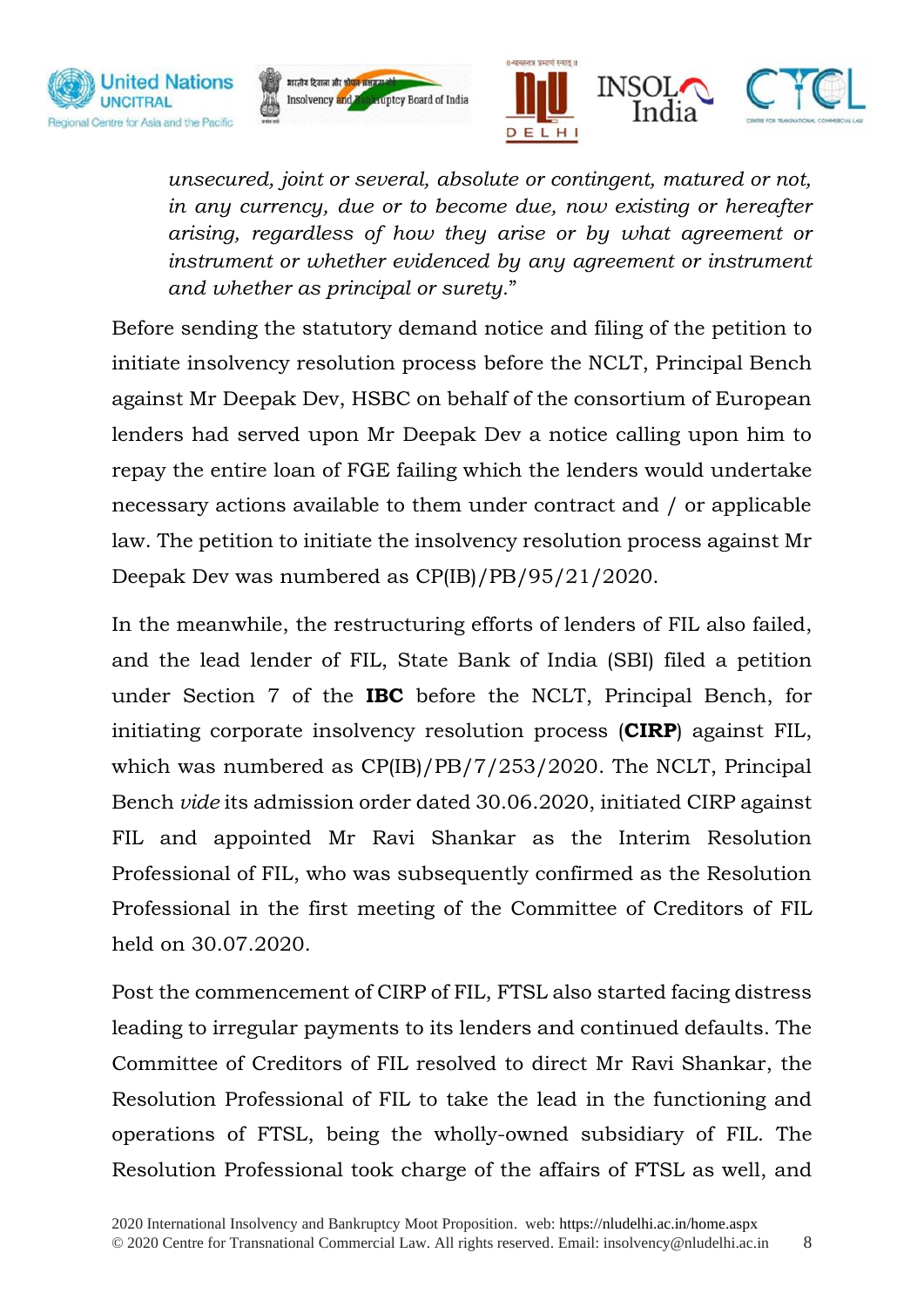





after running the affairs of FTSL for around three months starting from 30.07.2020, he informed the Committee of Creditors of FIL that the defaults in FTSL are due to various externalities and the future projections of FTSL are also better only if it invests in 5G technology for which FTSL does not have sufficient leverage to raise financing for the new capital investments. Accordingly, Mr Ravi Shankar recommended to the Committee of Creditors of FIL that FTSL shall file a petition under Section 10 of the IBC for initiating CIRP against itself and subsequently, the CIRPs of FIL, FTSL, and FGE can be conducted as a group for efficient resolution, value maximisation and ensuring benefit of all stakeholders.

The Committee of Creditors of FIL affirmed the recommendation of Mr Ravi Shankar and consequently, Mr Ravi Shankar, on behalf of FIL as the 99.99% shareholder of FTSL, wrote to the Board of Directors of FTSL *vide* his letter dated 04.11.2020 to call upon the Board of Directors to file Section 10 petition for commencement of CIRP of FTSL. The Board of Directors of FTSL replied *vide* their letter dated 06.11.2020 which was signed by Mr Rishabh Dev on behalf of the Board of FTSL stating that the Board has deliberated on the recommendation of Mr Ravi Shankar and is of the considered opinion that commencement of CIRP by FTSL would not be a prudent commercial decision for the benefit of the stakeholders of FTSL. Mr Ravi Shankar placed the said reply before the Committee of Creditors of FIL, following which the Committee of Creditors in its meeting dated 10.11.2020 resolved to authorise Mr Ravi Shankar to file a Section 10 petition on behalf of FTSL in a shareholder's derivative capacity and to also pray for necessary reliefs from the Hon'ble NCLT, Principal Bench to consolidate the insolvency proceedings of FIL, FTSL and FGE in the interest of all stakeholders and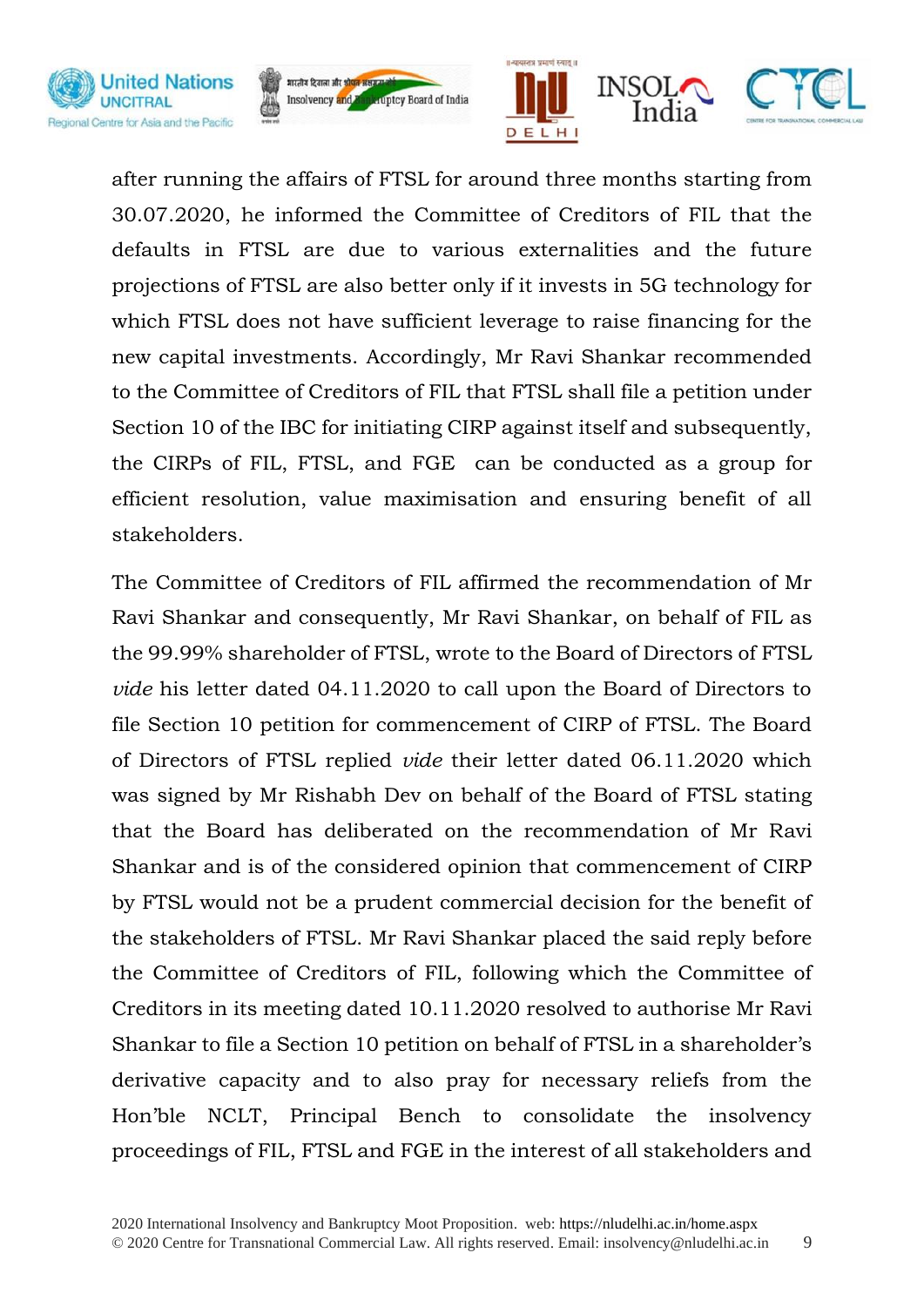





better resolution. Accordingly, Mr Ravi Shankar acting in the derivative capacity on behalf of FIL as the 99.99% shareholder of FTSL filed a petition under Section 10 to initiate CIRP of FTSL, which was numbered as CP(IB)/PB/10/93/2020. Mr Ravi Shankar filed a separate interlocutory application for consolidation of the insolvency proceedings of FIL, FTSL, and FGE, in which application Mr Ravi Shankar also impleaded Mr James McNulty as the Administrator of FGE (who was appointed in terms of the English law). This consolidation application was numbered as IA 1063/2020 in CP(IB)/PB/7/253/2020 and CP(IB)/PB/10/93/2020.

Mr Ravi Shankar, having concluded the forensic audit of FIL, has also filed an application under Sections 43 and 66 of the IBC for annulment of the Assignment cum Settlement Agreement dated 01.04.2020 and for necessary orders to recover INR 280 crores and INR 120 crores from FGE and FTSL, respectively. This application was numbered as IA 1064/2020 in CP(IB)/PB/7/253/2020, and apart from other parties, the Administrator of FGE, Mr James McNulty, was also impleaded.

Upon receipt of the aforesaid applications where he has been impleaded, Mr James McNulty, through his advocates, filed replies-cumpreliminary objections to the aforesaid applications and (a) contested the alleged preferential and fraudulent transaction and (b) opposed the section 10 petition to initiate CIRP against FTSL and consequently opposed the consolidation of the insolvency proceedings of FIL, FTSL, and FGE. SPL is also contesting the allegations of preferential and fraudulent transactions.

Likewise, Mr Deepak Dev, by filing reply-cum-preliminary objections, contested the petition filed by HSBC for initiation of insolvency resolution process against him both on the grounds of lack of